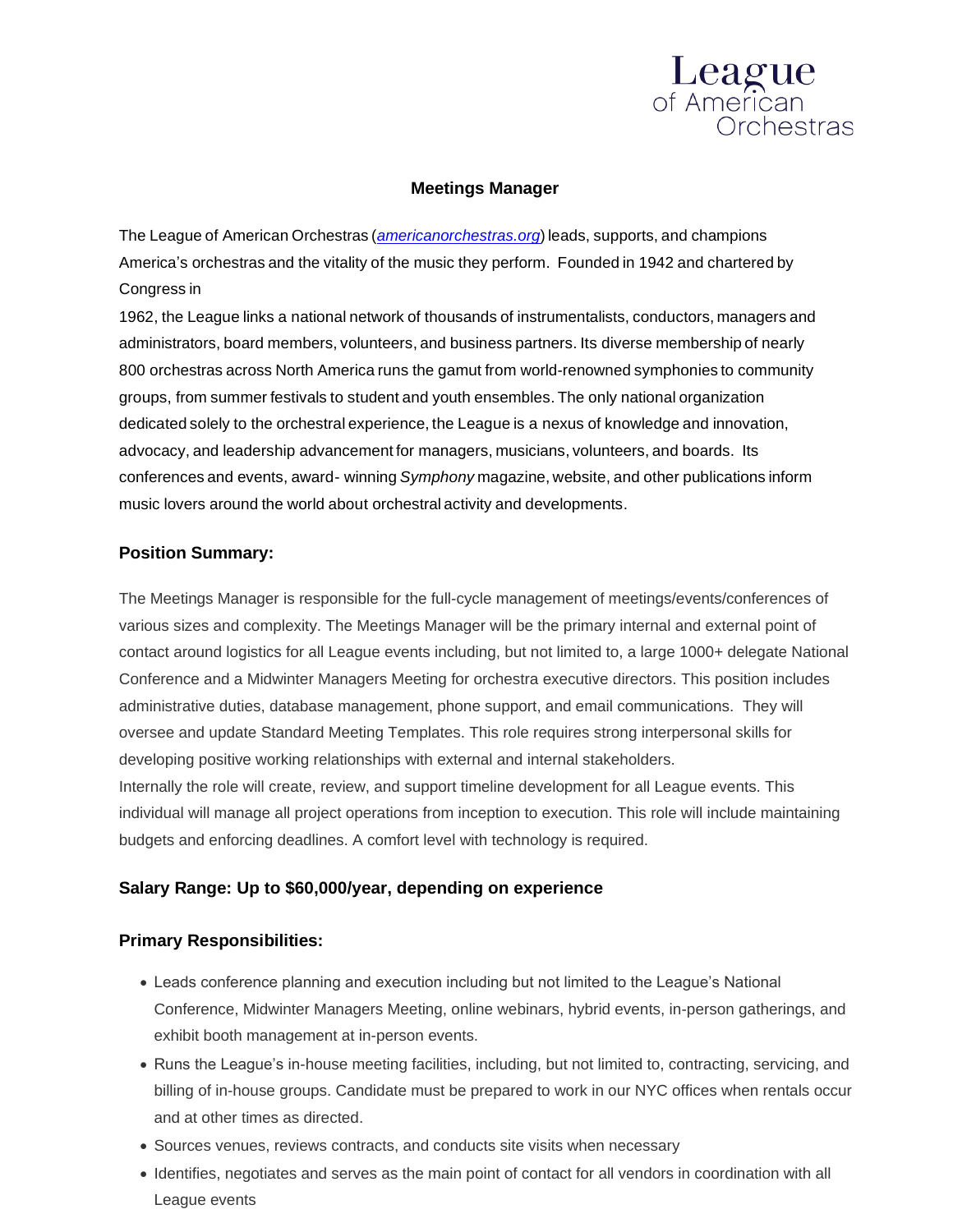)rchestras • Assumes the lead role in all on-site and virtual logistics, set up, and management of League events

League<br>of American

- Prepares meeting specifications and works with venues to ensure their implementation aligns with League standards
- Generates and submits rooming lists
- Reviews and signs banquet event orders
- Prepares and manages audio-visual needs
- Creates and manages logistical budgets
- Responsible for program reconciliation
- Prepares and submits vendor invoices in a timely manner; reviews and reconciles invoices
- Works closely with League's Knowledge and Learning team to execute weekly timeline tasks
- Works with Marketing and Communications to help draft, route, and distribute all attendee communications, including (but not limited to) invitations, confirmations, final meeting packets, and onsite materials
- Reviews and works closely with Member Services team on attendee databases
- Performs these and other duties as assigned in adherence with the standards and expectations of the League of American Orchestras

## **Qualifications:**

#### **Education/Certification**

Bachelor's degree preferred

### **Experience**

- 5+ years meeting planning, organization, and execution
- Non-profit meeting experience preferred
- Knowledge of classical music and/or musical terminology a plus

#### **Skills/Abilities**

- Must be extremely organized
- Must possess superior attention to detail and problem-solving skills
- Excellent written and verbal communication
- Ability to multi-task, prioritize workload, and meet deadlines
- Strong administrative and computer skills, including the ability to learn new software quickly, and a familiarity with Slack, Airtable, customer relationship management (CRM) systems, and Microsoft Office Suite
- Ability to see long-term assignments through to completion
- Ability to travel as required